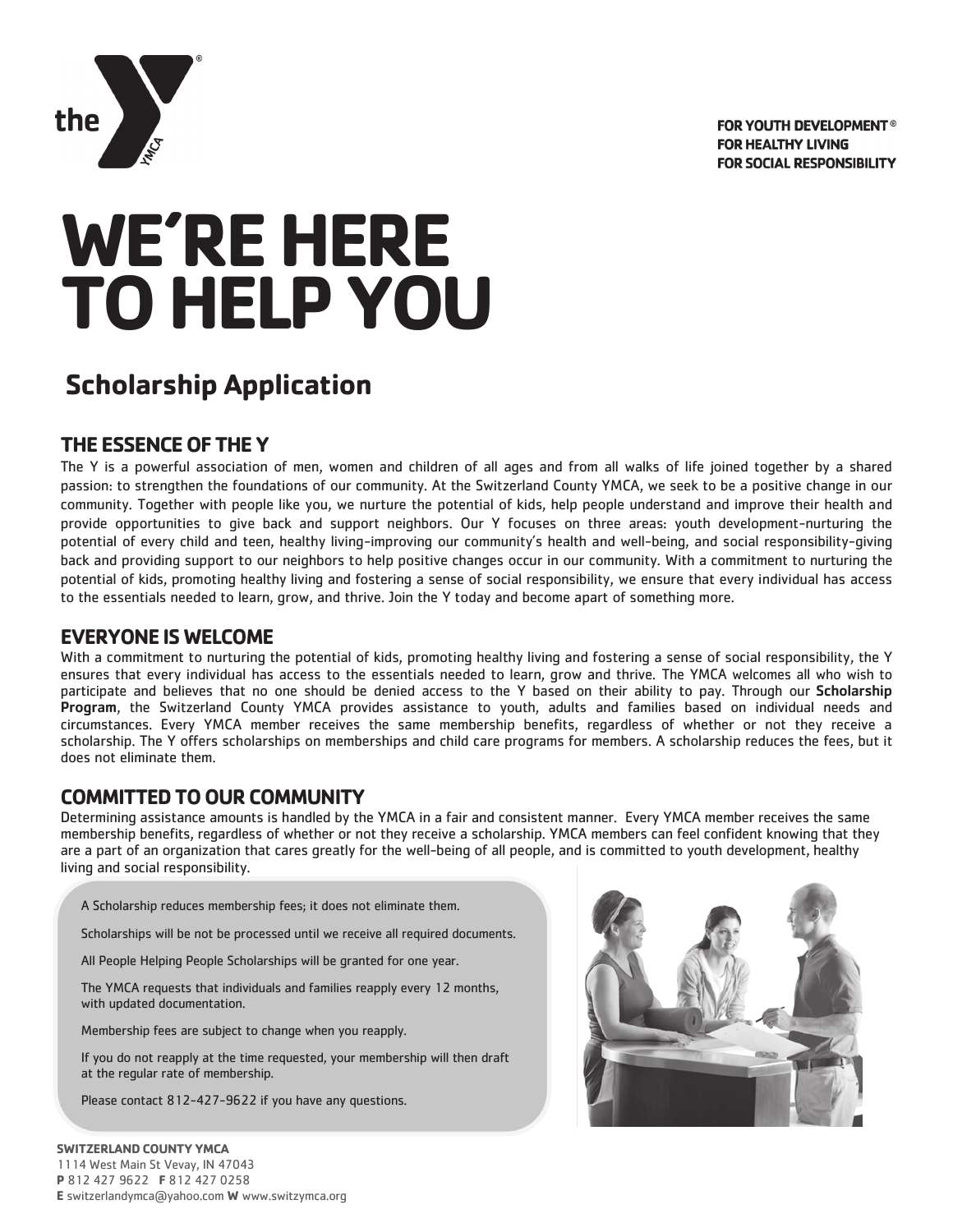

**FOR YOUTH DEVELOPMENT<sup>®</sup> FOR HEALTHY LIVING FOR SOCIAL RESPONSIBILITY** 

# **Scholarship Information**

#### **The Heart of the YMCA's Mission:**

"To put Christian principles into practic3e through programs that build a healthy spirit, mind, and body for all."

Our mission is to reach out and serve the all the members of our communities', and not decimate on any level.

The Switzerland County YMCA offers a scholarship program to help reach more members of our community, because the Y is a community based charity and believes that is should be available to everyone. Our scholarships are offered based on the household size and household income. We want all people to be involved with the programs and services the Y has to offer.

YMCA members can feel great knowing that they are involved in an organization that cares deeply for the health and well-being of our community and is committed to building strong kids, strong families, and strong communities.

#### **Annual Campaign:**

Our scholarships are made available from the generosity of our members, donors, and community. Annually the YMCA raises money for scholarships through Annual Campaign.

#### **How to apply for assistance:**

- Complete the scholarship application attached to this form
- Provide verification of income
- Return completed application and all documents to the Switzerland County YMCA

#### **Why does the YMCA need my financial information?:**

We ask for verification of income through documents so that we can use that information to award scholarships in a fair and consistent manner. This process is used to ensure that everyone receives equal consideration and so that the YMCA is able to serve as many individuals as possible.

#### **Scholarship Sliding Scale:**

Our scholarships are given based off of family household income and household size. When reviewing our applications we use a sliding scale that takes both of these factors into consideration. We then find the corresponding percentage and reward that as our scholarship.

The table below is based off of a family of four \*(please note the income scale changes with the size of the family).

| Percentage of Scholarship Rewarded | Annual Household Income (family of 4) |
|------------------------------------|---------------------------------------|
| 70%                                | \$0-\$19,999                          |
| 60%                                | \$20,000-\$24,999                     |
| 50%                                | \$25,000-\$27,999                     |
| 40%                                | \$28,000-\$30,999                     |
| 20%                                | \$31,000-\$33,999                     |
| 10%                                | \$34,000-\$36,999                     |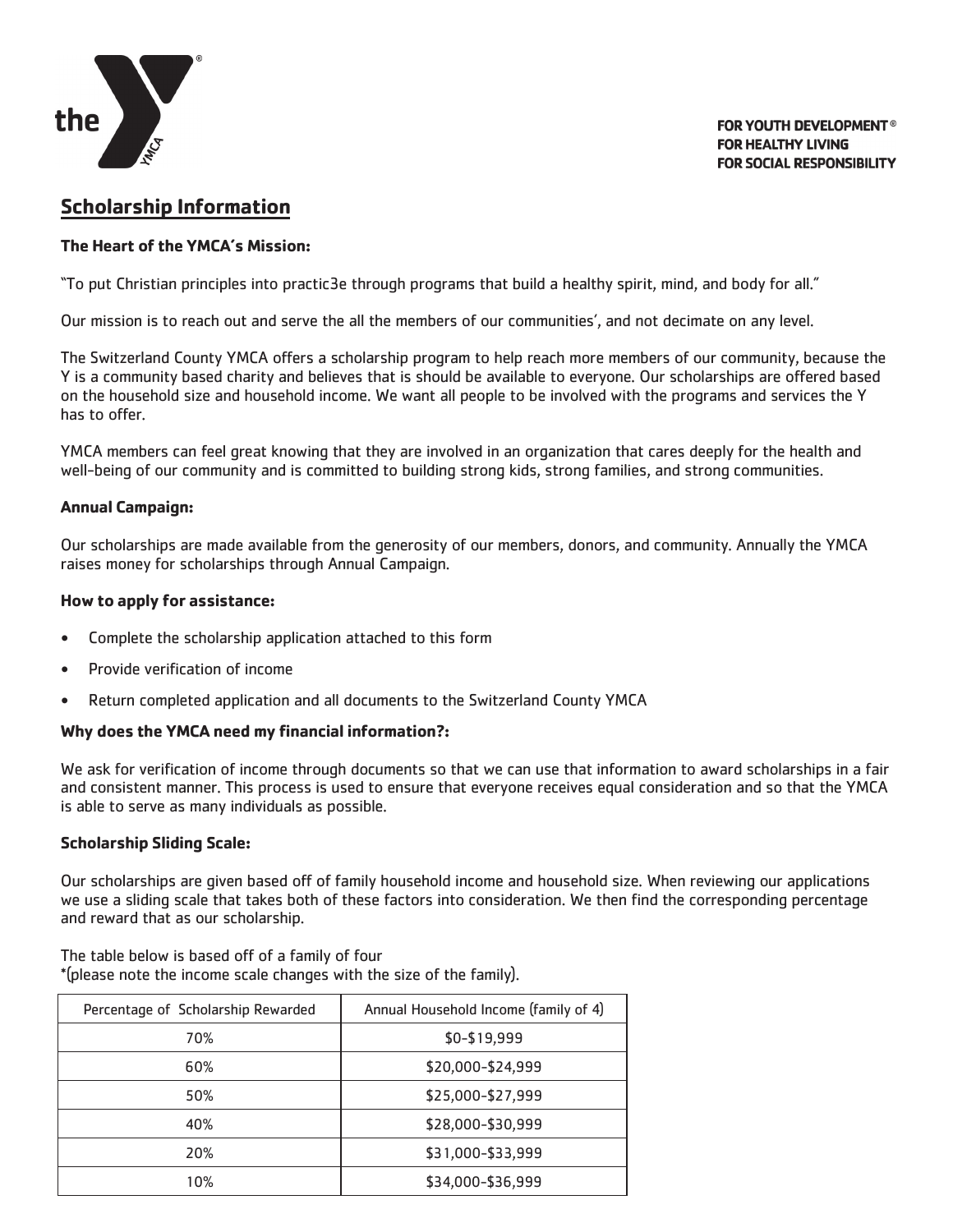

Scholarship Application

#### **APPLICANT INFORMATION**

|                                                                  |                        | Home Phone: ( ) Cell Phone: ( ) Cell Phone: E-mail Address: Community Community Cell Phone: ( ) Community Comm |  |
|------------------------------------------------------------------|------------------------|----------------------------------------------------------------------------------------------------------------|--|
| Number of family members living in household: __________         |                        |                                                                                                                |  |
| Type of Membership Requested: ____________                       |                        |                                                                                                                |  |
|                                                                  | <b>Monthly Amount:</b> | Proof of Income MUST be Attached                                                                               |  |
| Employment                                                       | $\mathsf{\hat{S}}$     | 2 Most recent paycheck stubs or statement signed<br>by Employer with gross wages, or Work One<br>documentation |  |
| <b>Child Support</b>                                             | \$                     | Checks, printout from the child support office                                                                 |  |
| Disability, Veteran's<br>Compensation,<br>Social Security or SSI | \$                     | Award letters or bank statements showing direct<br>deposits                                                    |  |
| Unemployment<br>Compensation                                     | \$                     | Unemployment statement or weekly benefit<br>computer print-out                                                 |  |
| Self Employment                                                  | \$                     | Most recent Federal Tax Return                                                                                 |  |
| <b>Food Support</b>                                              | \$                     | Documentation from County or Disbursement<br><b>History</b>                                                    |  |
| <b>Housing Assistance</b>                                        | \$                     | Official Document from agency or person providing<br>support                                                   |  |
| Other                                                            | \$                     | Any other form of income you may receive                                                                       |  |

#### **THIS APPLICATION MUST BE RENEWED EVERY 12 MONTHS**

Total Gross Monthly Income \$

I certify that the above information is true and complete to the best of my knowledge, and that I do not have additional income not represented above. I agree, if necessary, to send additional information and documentation to support the above statements. I understand that sponsorship assistance is based on need. In the event that I or my children must cancel our participation, I will contact the YMCA immediately so sponsorship can be provided to others. I understand that if I falsify any of the above information, I will not be eligible for assistance now and/or in the future.

**Are all required documents attached: \_\_\_\_\_ yes \_\_\_\_\_ no Application cannot be processed without all documents.** 

Signature of person completing this form **Date** Date **Date** Office Use: Date evaluated: \_\_\_\_\_\_\_\_\_\_\_\_\_\_\_\_\_\_ Approved by:\_\_\_\_\_\_\_\_\_\_\_\_\_\_\_\_\_\_\_\_\_\_ Subsidy Award: \_\_\_\_\_\_\_\_\_\_\_\_\_\_\_\_% Join Fee Amount: Monthly Amount: 2008

\_\_\_\_\_\_\_\_\_\_\_\_\_\_\_\_\_\_\_\_\_\_\_\_\_\_\_\_\_\_\_\_\_\_\_\_\_\_\_\_\_\_\_\_\_\_\_\_\_\_\_\_\_\_\_\_\_\_\_\_\_\_\_\_\_\_\_\_\_\_\_\_\_\_\_\_\_\_\_\_\_\_\_\_\_\_\_\_\_\_\_\_\_\_\_\_\_\_\_\_\_\_\_\_\_\_\_\_\_\_\_\_\_\_\_\_\_\_\_\_\_\_\_\_\_\_\_\_\_\_\_\_\_\_\_